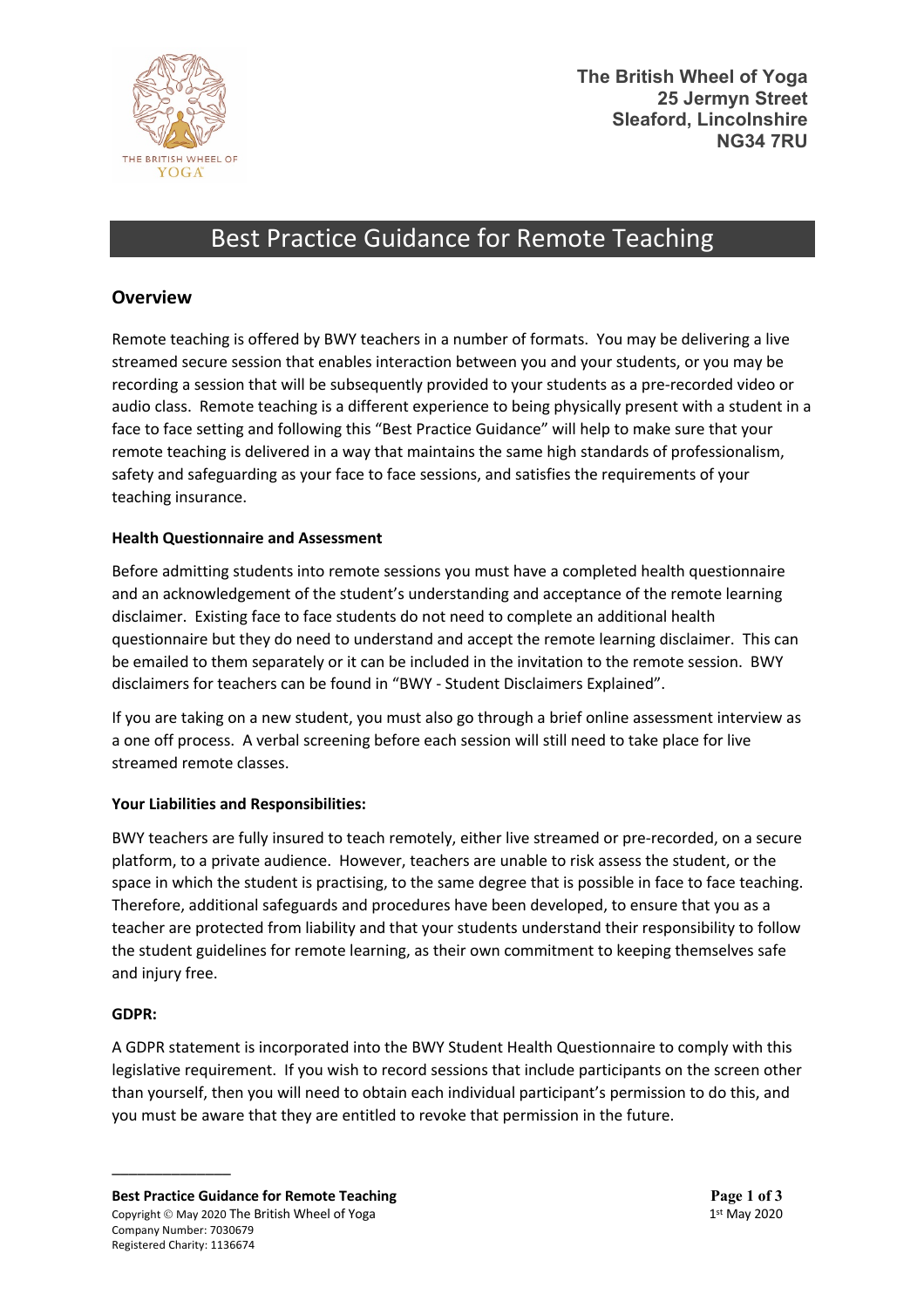# **Best Practice Guidance for Remote Teaching:**

In addition to the procedures relating to the health questionnaire, student disclaimers, pre-session interviews and verbal screening, the following additional guidelines are intended to inform your teaching of remote sessions.

#### **General**

- 1. Remote teaching must be provided via a secure medium, that can only be accessed by a user id, password or other secure method. Unsecured open platforms are not suitable because sessions cannot be available for anyone to join or view. There is no teaching insurance cover for open content on unrestricted platforms.
- 2. Live streamed secure sessions with teacher/student connectivity and interaction are the optimum model for remote teaching; but it is acknowledged that this will not always be possible or practical.
- 3. All activities taught remotely must be suitable to perform in the environment in which the remote student/client is practicing. Teachers must therefore actively encourage participation in the session in an environment that is suitable, thereby avoiding potential injury and/or damage to possessions.
- 4. Any BWY teacher wishing to teach children and young people remotely, through an online platform, will be subject to meeting the same criteria and undergoing the same vetting process as they would to teach children in a face to face environment. These requirements are summarised in the BWY Safeguarding Procedure Checklist on the BWY Website.
- 5. Teachers should follow all the usual BWY health and safety guidelines and comply in every other respect with the BWY standards of teaching.

#### **Setting Up**

- 6. Use an ethernet cable to connect your device to your router if possible. Close all other web browsers and data heavy applications so that your internet connection is secure and stable, and you minimize any drop in signal while broadcasting.
- 7. Mute alerts on the device you are using for the session and any other devices that are within earshot, including phones.
- 8. Consider connecting your device to a TV via an HDMI cable to give you a bigger screen view.
- 9. Think about camera positioning for optimum student views. Your students should be able to see as much of you as possible and you should aim to minimise any adjusting of your screen during the session. You will probably need to be a minimum of 6 feet away from your device.
- 10. Try using blankets and/or bolsters and soft furnishings in the room you are filming from, to reduce echoing.
- 11. You may also need to adjust your lighting so that you can be seen clearly, can avoid screen glare, silhouetting and shadows. Avoid bright lights behind you or overhead; natural light is best.
- 12. Dress as you would if you were delivering a face to face yoga class but wear colours that contrast with your background and mat so you can be seen clearly.
- 13. Be aware that music in the background can distort and/or be in competition with your voice.
- 14. Trial run all the setting up before the first class.

\_\_\_\_\_\_\_\_\_\_\_\_\_\_